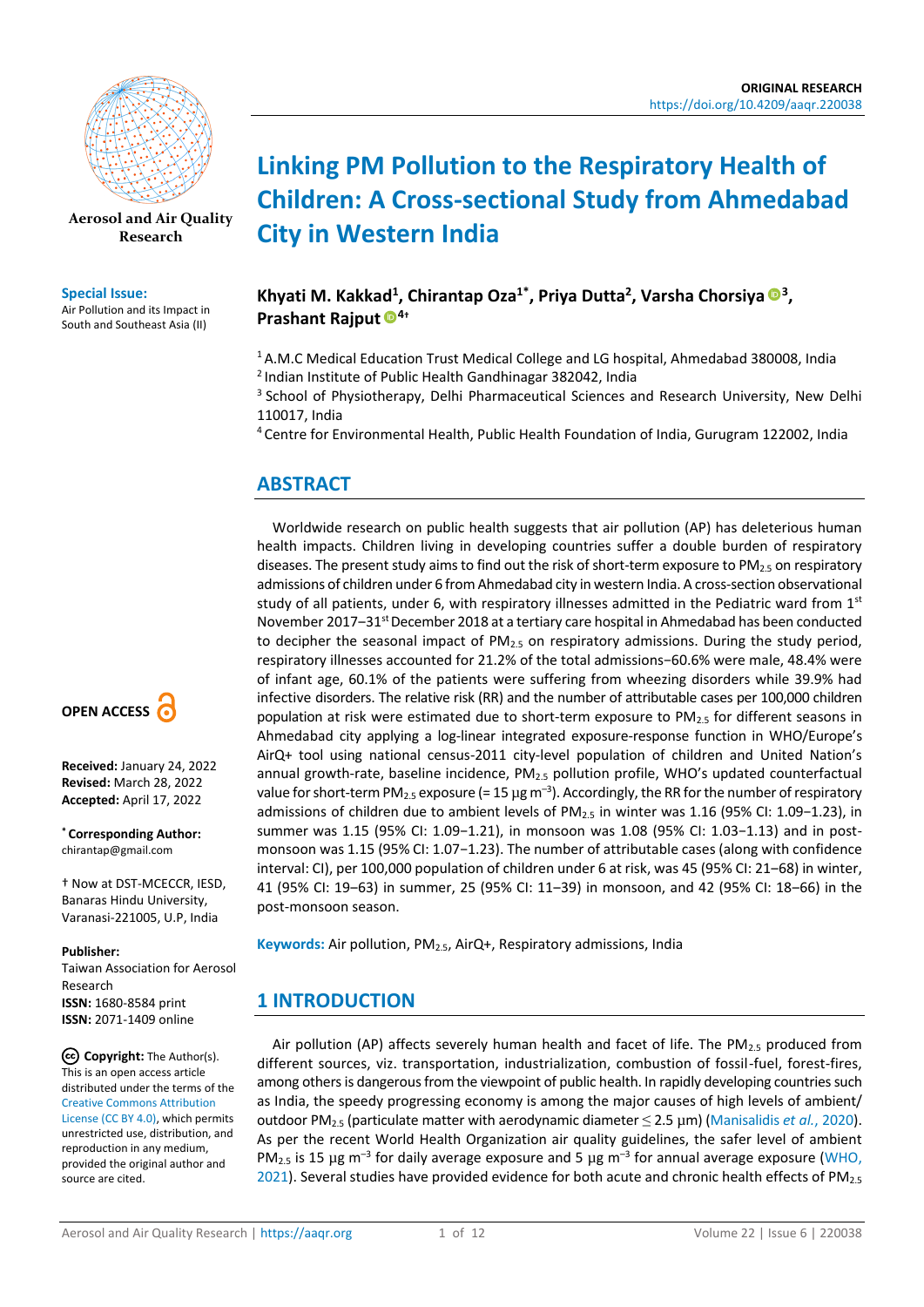

PM2.5 harms many organs/systems of the human body resulting in respiratory diseases, improper functioning of the nervous system and cardiovascular system, irritation of the eyes, nose, and throat, and many unidentified consequences (Jiang *et al.*[, 2016;](#page-9-5) Mills *et al.*[, 2009;](#page-10-4) [Sharma](#page-10-5) *et al.*, [2013\)](#page-10-5). PM $_{2.5}$  upon inhalation, being fine particles, penetrates deeper into the human respiratory system and through alveoli at least a fraction of it reaches the blood and several organs, thus, resulting in various personal health effects [\(U.S. EPA, 2021\)](#page-10-6). WHO has identified acute respiratory infections as the leading cause of death among children under 5, more than diarrheal diseases, malaria, and other vector-borne diseases [\(Lanata](#page-9-6) *et al.*, 2013; [Walker](#page-10-7) *et al.*, 2013; [Denny and Loda,](#page-9-7)  [1986\)](#page-9-7). Towards this, it is widely believed that children are more vulnerable to respiratory infections resulting from exposure to harmful pollutants as compared to adults. There is an association between rising levels of PM2.5 and respiratory diseases induced morbidity/mortality rates [\(Rajput](#page-10-8)  *et al.*[, 2019\)](#page-10-8). Furthermore, as compared to adults the children are more physically active, thus there is a high probability that their lungs are more exposed to AP. Moreover, children breathe faster than adults and they are higher mouth breathers which result in more inhalation of air pollutants and lead to experiencing a deeper dose into their lungs [\(Bateson and Schwartz, 2007;](#page-8-1) [Kerem, 1996\)](#page-9-8). High levels of exposure to air pollutants could relate to morbidity and mortality from diseases associated with acute respiratory infections, as well as newer threats associated with asthma and allergies (non-infective).

In the current scenario, PM<sub>2.5</sub> is a major public health issue in cities across the world. On a similar note, the city of Ahmedabad with a population of over 7.3 million is facing a great threat due to AP. The present study intends to: (i) evaluate the association between occurrences of respiratory hospital admissions and  $PM<sub>2.5</sub>$  and, (ii) perform the health impact assessment of children.

### **2 METHODS**

#### **2.1 Study Site and Health Data Description**

The city of Ahmedabad is situated in the states of Gujarat in the western part of India [\(Fig. 1\)](#page-2-0). A cross-sectional observational clinical study was undertaken from  $1^{st}$  November 2017–31st December 2018 at the pediatric ward of a tertiary care center affiliated with the medical college in Ahmedabad. The study protocol was approved by the Institutional review board, A.M.C Medical Education Trust Medical College, and LG Hospital, Ahmedabad, India. The health outcome data were retrieved from this hospital. The study has been done following the National ethical guidelines of the Indian Council of Medical Research (ICMR) (Revised 2017) and the guidelines of the Helsinki declaration 2013 for Biomedical and Health Research involving human participants [\(ICMR, 2017;](#page-9-9) [WMA, 2013\)](#page-11-0). The written informed consent to participate in this study was taken from the parent/guardian of the children after informing the purpose of the study. Their demographic profile and detailed relevant history were documented as per pre-set proforma and the modified Kuppuswamy classification was used for the socio-economic classification [\(Saleem, 2020\)](#page-10-9). After a detailed evaluation by an expert clinician and a review of appropriate investigations, the diagnosis of the patient was documented. The authors included bronchiolitis, WALRI, and asthma in "wheezing disorders" whereas pneumonia, empyema, and upper respiratory tract infections were included in "non- wheezing disorders" as mentioned in [Table 1.](#page-2-1)

#### **2.2 Weather and Air Quality Data**

Daily temperature (maximum, and minimum) and relative humidity data were obtained from the Indian Meteorology Department (IMD) at the district level for the study period. The  $PM_{2.5}$ data were obtained from the System of Air Quality and Weather Forecasting and Research (SAFAR) [\(http://safar.tropmet.res.in/AQI-47-12-Details\)](http://safar.tropmet.res.in/AQI-47-12-Details). Therefore, we are using only secondary data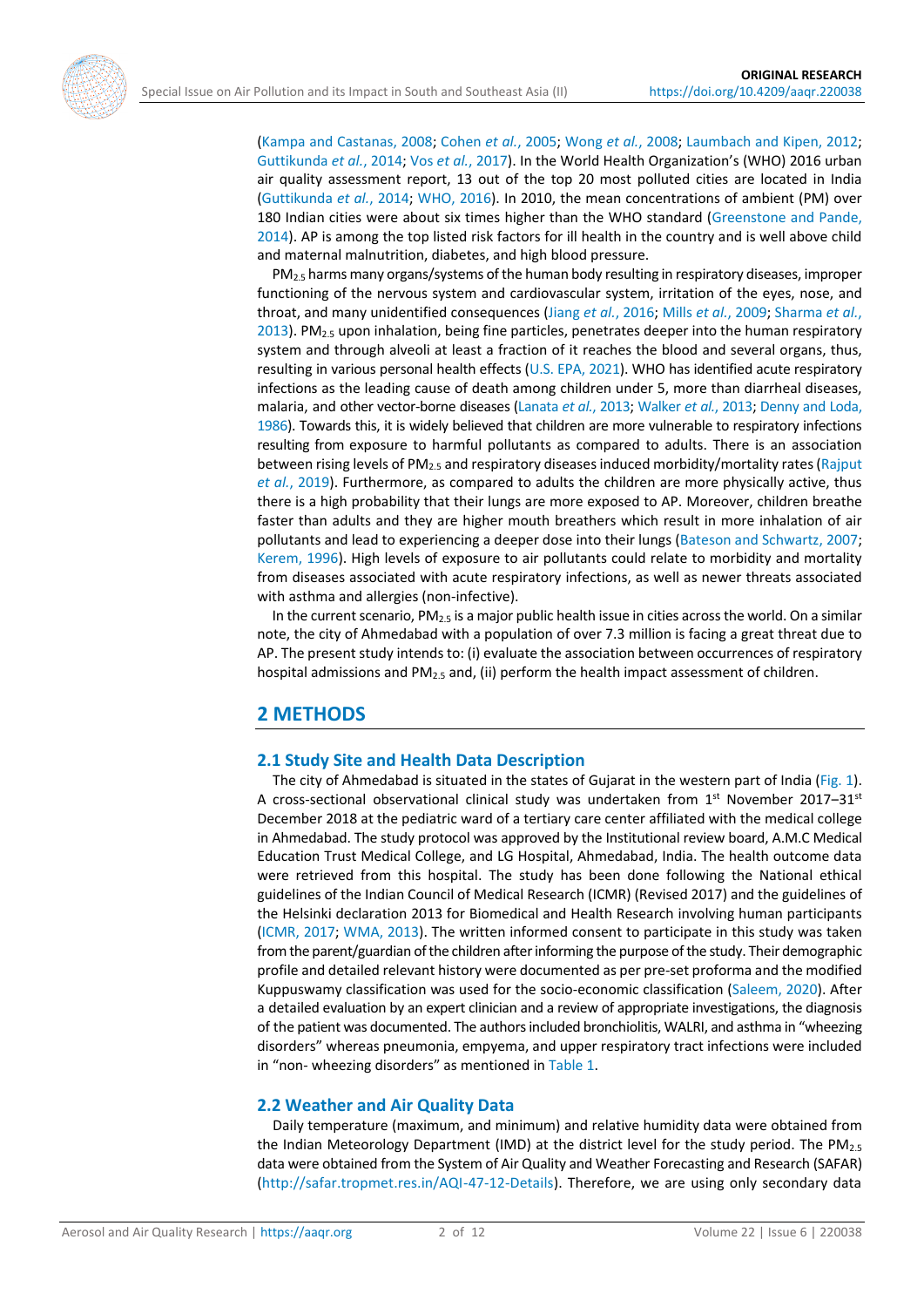<span id="page-2-0"></span>



Fig. 1. Figure showing the study area of Ahmedabad city in the states of Gujarat in western India (source: map of India).

<span id="page-2-1"></span>

|  |  |  |  |  |  |  |  | Table 1. Common signs and symptoms used for describing Wheezing and non-wheezing diseases. |
|--|--|--|--|--|--|--|--|--------------------------------------------------------------------------------------------|
|--|--|--|--|--|--|--|--|--------------------------------------------------------------------------------------------|

| Classification of<br><b>Respiratory Illness</b> | <b>Disorders</b>     | Clinical features                                                                                              | Chest X-ray                                                                                     |
|-------------------------------------------------|----------------------|----------------------------------------------------------------------------------------------------------------|-------------------------------------------------------------------------------------------------|
| <b>Wheezing Disorders</b>                       | <b>Bronchiolitis</b> | Fast breathing, fever, intercostal retractions,<br>respiratory distress out of proportion to<br>physical signs | Hyperinflation with diaphragm<br>pushed downwards                                               |
|                                                 | Asthma               | Recurrent non-productive cough, dyspnoea,<br>prolonged expiration, pulsus paradoxus                            | Bilateral symmetric air trapping,<br>patches of atelectasis                                     |
|                                                 | <b>WALRI</b>         | Fever, cough, dyspnoea                                                                                         | Non-specific                                                                                    |
| Non-wheezing<br><b>Disorders</b>                | Pneumonia            | Fever, dyspnoea, grunting respiration,<br>tachypnoea, signs of consolidation                                   | Lobar consolidation, pneumatocele,<br>hazy exudates from hilar region,                          |
|                                                 | Empyema              | Fever, difficulty in breathing, toxic look,<br>decreased movement of respiration                               | Shift in mediastinum, obliteration of<br>costophrenic angle, varying<br>degree of opacification |
|                                                 | <b>URTI</b>          | Fever, malaise, headache, nausea, sore throat,<br>hoarseness, rhinitis, throat congestion                      | Normal                                                                                          |

with formal approval from SAFAR and IMD. SAFAR and IMD data are freely available in the public domain. The daily averaged PM<sub>2.5</sub> data was retrieved from eight SAFAR stations across the city. For air quality monitoring in Ahmedabad, the SAFAR program has installed and operates a network with 8 stations across the city of Ahmedabad at Navrangpura, Bopal, Rakhiyal, Satellite, Chandkheda, Pirana, Raikhad, and the Airport [\(http://safar.tropmet.res.in/AQI-47-12-Details\)](http://safar.tropmet.res.in/AQI-47-12-Details). The Ahmedabad AQI, as operated by the SAFAR, comprises eight pollutants with sub-indices and health breakpoints calculated for each:  $PM_{10}$ ,  $PM_{2.5}$ ,  $NO_2$ ,  $SO_2$ ,  $CO$ ,  $O_3$ ,  $NH_3$ , and Pb. These eight pollutants have short-term (up to 24-hours) India National Ambient Air Quality Standards (NAAQS)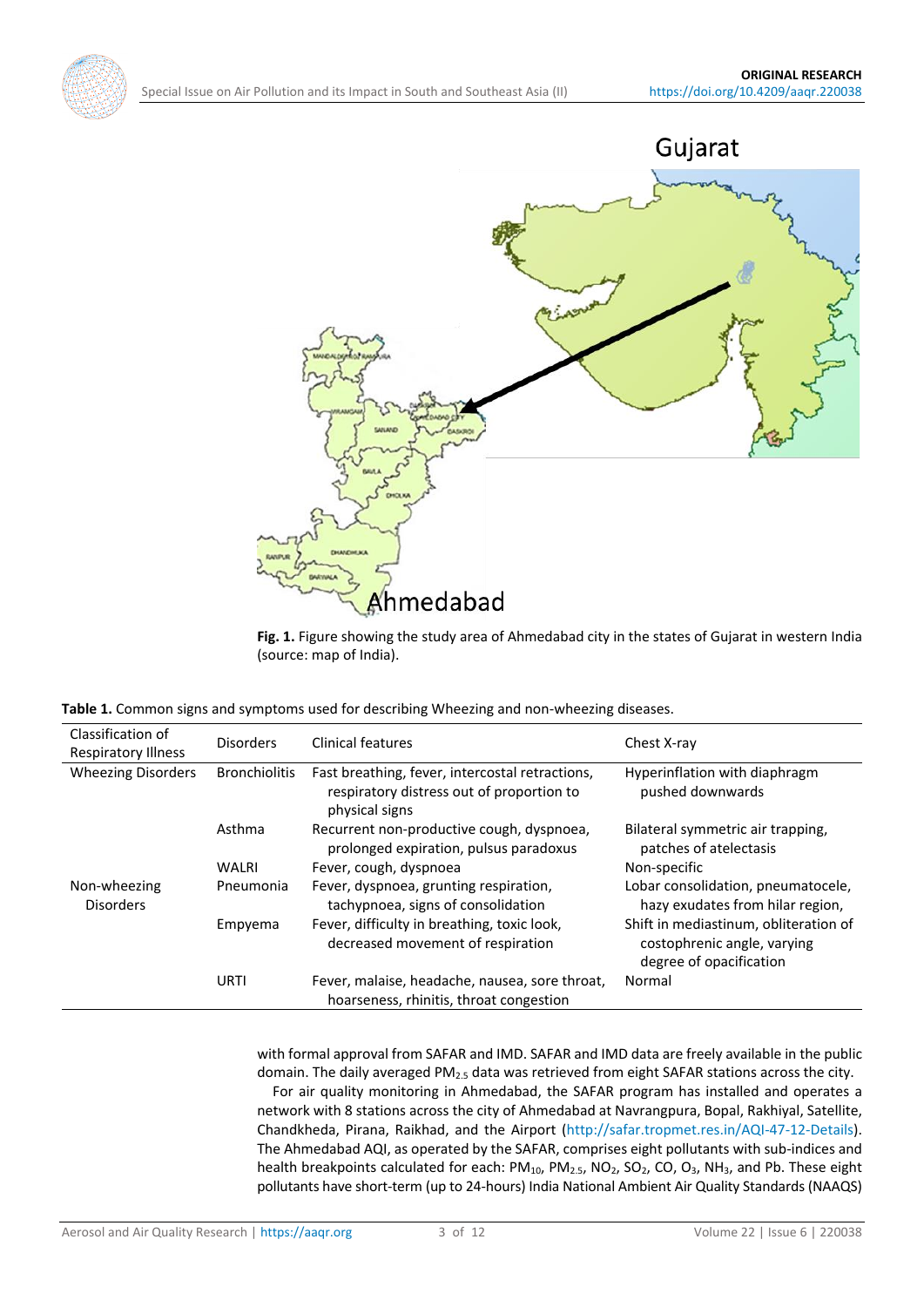

classification. For example, the Ahmedabad AQI uses five AQI categories: Good (0-100), Moderate (101-200), Poor (201-300), Very Poor (301-400), and Severe (401-500).

#### **2.3 Data Analysis**

The number of admissions due to respiratory illnesses per day has been co-assessed with the pollutants and AQI data retrieved from the SAFAR program. Daily temperature (max. and min.), and relative humidity data were retrieved from the IMD and have also been co-assessed with the hospital admission rates in Ahmedabad.

Data analysis has been performed using the SPSS software (SPSS V.24), and R coding. For this purpose, the data has been sub-divided into four seasons based on the Indian Meteorological Department's classification: Winter (January, February), Summer (March,April, May), Monsoon/Rainy Season (June, July, August, September) and Post-Monsoon/Autumn (October, November, December). For each month the number of patients has been segregated for particular diseases [\(Parthasarathy](#page-10-10) *et al.*[, 1987\)](#page-10-10).

We have used the AirQ+ v.2.0 software tool developed by the WHO/Europe Regional Office for quantifying the health effects of AP [\(WHO-Europe, 2018\)](#page-10-11). The information like air quality data of the study area (daily average PM2.5 concentration), the total population of children under 6 years in the study area, and the daily number of respiratory admissions of children under 6 years were included in the program. The daily number of patients admitted to the hospital without respiratory disease was excluded from the study. Applying a log-linear integrated exposure-response (IER) function in WHO/Europe's AirQ+ tool the health impact assessment study was conducted herein for respiratory admissions of children due to short-term exposure to PM<sub>2.5</sub>. The Ahmedabad city population of children under 6 ( $\sim$ 734,497) for the study year was estimated using 2011 census data and the United Nation's annual growth projection (= 2.61%) for Ahmedabad [\(worldpopulationreview.com\)](https://worldpopulationreview.com/). The cut-off or counterfactual value for acute exposure to PM<sub>2.5</sub> was set at 15  $\mu$ g m<sup>-3</sup> following the recent WHO standard guidelines (WHO, [2021\)](#page-10-0). The counterfactual value of an exposure variable, e.g.,  $PM_{2.5}$  in this case, represents a dose below which no adverse health effect is being observed. Using the ambient  $PM_{2.5}$  pollution profile, IER function, and the counterfactual value the relative risk values are calculated based on the log-linear method [\(Evans](#page-9-10) *et al.*, 2013[; Manojkumar and Srimuruganandam, 2021\)](#page-9-11). In AirQ+, the population attributable risk of respiratory admissions of children due to short-term exposure to PM<sub>2.5</sub> during different seasons in Ahmedabad city was also estimated by incorporating the baseline respiratory admissions incidence.

# **3 RESULTS**

During the study period, of the total 12,635 admissions in pediatric units, 2682 were due to respiratory causes accounting for 21.23%. Out of 2682 total admissions, 1611 (60.07%) were male while 1071 (39.93%) were female. In the present study, the infant age group is found to be the most affected. The infants (0‒1 years) accounted for 1295 (48.48%) admissions. The representation of toddler and preschool age group (1‒5 yr) is 1057 (39.41%). The affected number of children in the age group 5–6 yr years is 330 (12.30%). [Table 2](#page-4-0) is showing demographic risk factors for respiratory diseases, 821 (30.6%) children admitted with respiratory complaints were exposed to tobacco smoke due to its use by the elderly family members. About 2006 children (74.83%) lived at a distance of more than 500 meters from the main road. Around 311 (11.59%) children are affected by indoor AP due to the use of traditional 'chulha' for cooking purposes. Out of 2682, 683 (25.46%) children were admitted for respiratory illness that lived in '*kutcha'* houses (i.e., houses made up of clay and bricks). About 281 (10.5%) children were living in houses with not even a single window. About 2559 (95.43%) children had more than 3 members in their house.

Out of 2682 respiratory admissions, 1612 (60.1%) were experiencing "wheezing disorders" while 1070 (39.9%) were with "non-wheezing disorders" as illustrated in [Fig.](#page-4-1) 2. The city of Ahmedabad is situated in western India where the climate is mostly tropical with an average maximum temperature during the study period was  $33.8 \pm 4.6^{\circ}$ C (Avg.  $\pm$  SD), an average minimum temperature of 21.37  $\pm$  4.99°C, and mean humidity of 51.63 %. The month-wise reported wheezer and nonwheezer admissions with mean temperature and humidity are given in [Table 3.](#page-4-2)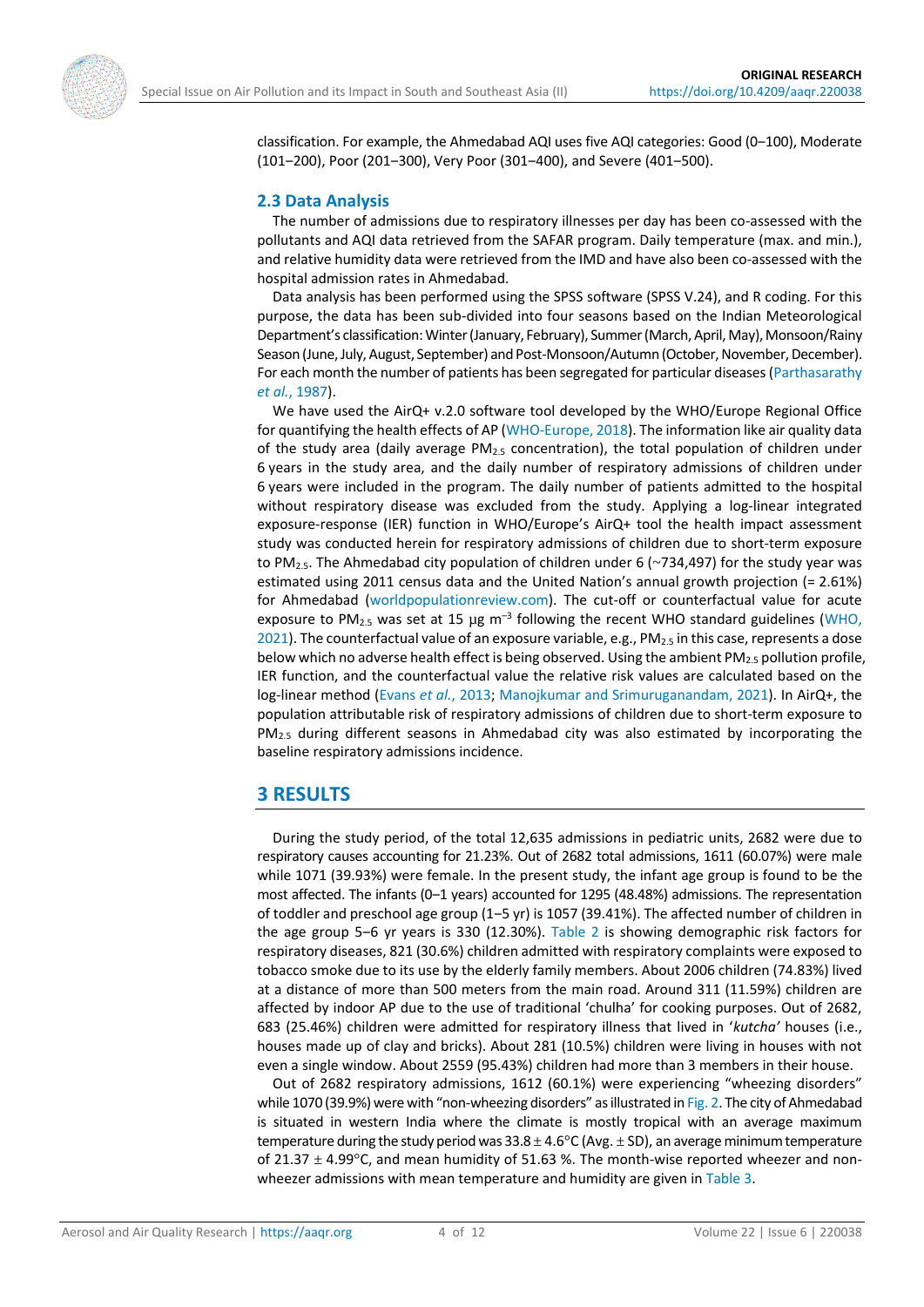| Month            | Respiratory | Passive<br>smoking |       | <b>Distance</b><br>$<$ 500 m |       | Solid fuel |       | Kacha house |       | Zero windows<br>in house |       | $>$ 3 person<br>in house |       |
|------------------|-------------|--------------------|-------|------------------------------|-------|------------|-------|-------------|-------|--------------------------|-------|--------------------------|-------|
|                  | admissions  | N                  | %     | N                            | %     | N          | %     | N           | %     | N                        | %     | Ν                        | %     |
| Nov. 2017        | 192         | 50                 | 26.04 | 171                          | 89.06 | 29         | 15.1  | 51          | 26.56 | 42                       | 21.88 | 172                      | 89.58 |
| Dec. 2017        | 135         | 34                 | 25.19 | 98                           | 72.59 | 24         | 18.1  | 42          | 31.11 | 21                       | 15.56 | 132                      | 97.78 |
| Jan. 2018        | 242         | 102                | 42.15 | 181                          | 74.79 | 6          | 2.48  | 57          | 23.55 | 8                        | 3.31  | 240                      | 99.17 |
| Feb. 2018        | 330         | 106                | 46.09 | 271                          | 82.12 | 52         | 22.6  | 89          | 26.97 | 31                       | 9.39  | 312                      | 94.55 |
| Mar. 2018        | 269         | 58                 | 21.56 | 188                          | 69.89 | 3          | 1.12  | 47          | 17.47 | 19                       | 7.06  | 244                      | 90.71 |
| Apr. 2018        | 214         | 66                 | 30.84 | 168                          | 78.5  | 29         | 13.6  | 63          | 29.44 | 30                       | 14.02 | 198                      | 92.52 |
| May 2018         | 120         | 23                 | 19.17 | 75                           | 62.5  | 20         | 16.7  | 29          | 24.17 | 6                        | 5     | 120                      | 100   |
| June 2018        | 55          | 20                 | 36.36 | 38                           | 69.09 | 8          | 14.6  | 13          | 23.64 | 8                        | 14.55 | 53                       | 96.36 |
| <b>July 2018</b> | 108         | 34                 | 31.48 | 88                           | 81.48 | 13         | 12    | 24          | 22.22 | 14                       | 12.96 | 98                       | 90.74 |
| Aug. 2018        | 341         | 131                | 38.42 | 262                          | 76.83 | 22         | 6.45  | 92          | 26.98 | 27                       | 7.92  | 333                      | 97.65 |
| Sept. 2018       | 233         | 58                 | 24.89 | 165                          | 70.82 | 10         | 4.29  | 66          | 28.33 | 19                       | 8.15  | 228                      | 97.85 |
| Oct. 2018        | 175         | 44                 | 25.14 | 123                          | 70.29 | 20         | 12.2  | 44          | 25.14 | 11                       | 6.29  | 172                      | 98.29 |
| Nov. 2018        | 118         | 44                 | 37.28 | 77                           | 65.25 | 31         | 26.27 | 27          | 22.88 | 18                       | 15.25 | 113                      | 95.76 |
| Dec. 2018        | 150         | 51                 | 34    | 101                          | 67.33 | 44         | 29.33 | 39          | 26    | 27                       | 18    | 144                      | 96    |

<span id="page-4-0"></span>

<span id="page-4-1"></span>

**Fig. 2.** Respiratory admissions for Wheezing (bronchiolitis, WALRI, asthma) and non-wheezing disorders (pneumonia, empyema, upper respiratory tract infections).

<span id="page-4-2"></span>**Table 3.** Respiratory admissions and weather conditions during the study period.

| <b>MONTH</b>     | Respiratory<br>admissions (N) | Respiratory<br>admissions (%) | Wheezers<br>$(\%)$ | Non-Wheezers<br>$(\%)$ | Min Temp<br>mean $(^{\circ}C)$ | Max Temp<br>mean $(^{\circ}C)$ | Relative humidity<br>mean $(\%)$ |
|------------------|-------------------------------|-------------------------------|--------------------|------------------------|--------------------------------|--------------------------------|----------------------------------|
| Nov. 2017        | 192                           | 35.36                         | 53.12              | 46.87                  | 17.65                          | 31.83                          | 49.94                            |
| Dec. 2017        | 135                           | 26.16                         | 64.44              | 35.55                  | 16.47                          | 27.13                          | 52.92                            |
| Jan. 2018        | 242                           | 29.66                         | 59.91              | 40.08                  | 14.6                           | 28.79                          | 48.87                            |
| Feb. 2018        | 330                           | 34.55                         | 62.42              | 37.57                  | 17.14                          | 31.91                          | 43.7                             |
| Mar. 2018        | 269                           | 26.9                          | 66.91              | 33.08                  | 20.54                          | 36.53                          | 32.39                            |
| Apr. 2018        | 214                           | 24.65                         | 50.93              | 49.06                  | 24.29                          | 39.98                          | 31.97                            |
| May 2018         | 120                           | 15.52                         | 61.66              | 38.33                  | 27.86                          | 42.45                          | 40.27                            |
| June 2018        | 55                            | 7.96                          | 47.27              | 52.72                  | 29.17                          | 39.32                          | 54.59                            |
| <b>July 2018</b> | 108                           | 12.08                         | 52.77              | 47.22                  | 26.52                          | 32.56                          | 78.72                            |
| Aug. 2018        | 341                           | 24.05                         | 59.82              | 40.17                  | 25.62                          | 32                             | 77.6                             |
| Sept. 2018       | 233                           | 16.69                         | 59.22              | 40.77                  | 24.17                          | 33.58                          | 70.79                            |
| Oct. 2018        | 175                           | 12.58                         | 59.42              | 40.57                  | 22.32                          | 37.13                          | 49.64                            |
| Nov. 2018        | 118                           | 18.02                         | 66.94              | 33.05                  | 18.53                          | 33.46                          | 46.81                            |
| Dec. 2018        | 150                           | 20.86                         | 67.33              | 32.66                  | 14.32                          | 27.73                          | 44.75                            |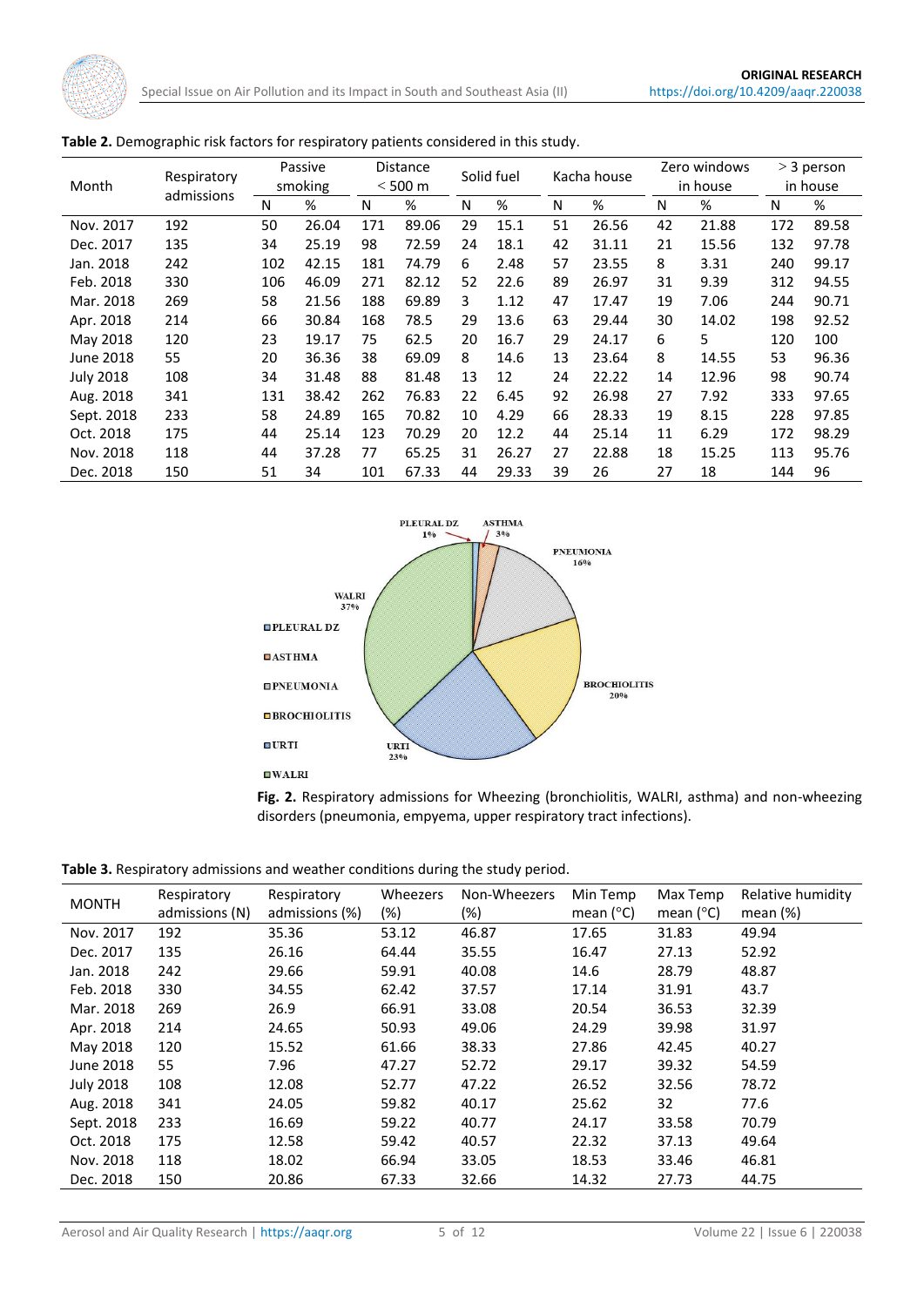| Month               |                  |                            | Average AQI                      |                       |                                   | % Respiratory admissions       |  |  |  |
|---------------------|------------------|----------------------------|----------------------------------|-----------------------|-----------------------------------|--------------------------------|--|--|--|
| November, 2017      |                  | 227.14                     |                                  |                       | 35.36                             |                                |  |  |  |
| December, 2017      |                  | 134.72                     |                                  | 26.16                 |                                   |                                |  |  |  |
| January, 2018       |                  | 197.21                     |                                  |                       | 29.66                             |                                |  |  |  |
| February, 2018      |                  | 235.49                     |                                  |                       | 34.55                             |                                |  |  |  |
| <b>March, 2018</b>  |                  | 166.85                     |                                  |                       | 26.90                             |                                |  |  |  |
| <b>April, 2018</b>  |                  | 208.16                     |                                  | 24.65                 |                                   |                                |  |  |  |
| May, 2018           |                  | 201.88                     |                                  | 15.52                 |                                   |                                |  |  |  |
| June, 2018          |                  | 144.82                     |                                  | 7.96                  |                                   |                                |  |  |  |
| <b>July, 2018</b>   |                  | 96.71                      |                                  | 12.08                 |                                   |                                |  |  |  |
| <b>August, 2018</b> |                  | 96.51                      |                                  | 24.05                 |                                   |                                |  |  |  |
| September, 2018     |                  | 89.22                      |                                  | 16.69                 |                                   |                                |  |  |  |
| October, 2018       |                  | 238.18                     |                                  |                       | 12.58                             |                                |  |  |  |
| November, 2018      |                  | 227.16                     |                                  | 18.02                 |                                   |                                |  |  |  |
| December, 2018      |                  | 192.58                     |                                  | 20.86                 |                                   |                                |  |  |  |
| Note**              | Good<br>$(0-50)$ | Satisfactory<br>$(51-100)$ | <b>Moderate</b><br>$(101 - 200)$ | Poor<br>$(201 - 300)$ | <b>Very Poor</b><br>$(301 - 400)$ | <b>Severe</b><br>$(401 - 500)$ |  |  |  |

<span id="page-5-0"></span>**Table 4.** Monthly average AQI and respiratory admissions.

Winter (January, February), Summer (March, April, May), Monsoon (June, July, August, September) and Post-Monsoon (October, November, December).

The percentage of respiratory admission in each season clearly shows the highest percentage in the winter as given in [Table 3.](#page-4-2) The most humid month in the study period was July 2018, with a mean humidity of 78.72% and it had 12.08% respiratory admissions of which 52.77% were wheezers. The least humid month was April 2018 with a mean humidity of 31.97%. It had 24.65% respiratory admissions out of which 50.93% were wheezers.

The annual average PM<sub>2.5</sub> concentration at Ahmedabad was  $80.27 \pm 25.36 \,\mu g$  m<sup>-3</sup> which is about a factor of two higher than that recommended by the NAAQS (India), 2009 and more than eight times as recommended by the WHO. The average PM<sub>2.5</sub> for February is the highest (102.9 µg m<sup>-3</sup>) with the highest percentage of respiratory admission of 34.55% including 62.42% of wheezers. The lowest monthly mean PM<sub>2.5</sub> was for September when PM<sub>2.5</sub> was 50.9  $\mu$ g m<sup>-3</sup> with only 16.69% respiratory admissions including 59.22% of wheezers. The months with average PM<sub>2.5</sub> higher than the annual average of 80.2  $\mu$ g m<sup>-3</sup> had on average of 23.12% respiratory admissions including 61.17% wheezers while the months with PM<sub>2.5</sub> less than the annual average of 80.2  $\mu$ g m<sup>-3</sup> had on average of 17.38% respiratory admissions including 56.70% wheezers.

The results revealed that AQI was Good or Satisfactory on 18% (n = 68) days, Moderate on 50%  $(n = 181)$  days, Poor on 28%  $(n = 101)$  days and Very Poor on 4%  $(n = 15)$  days. The month-wise average of PM<sub>2.5</sub> for winter (January–February; 59 days), summer (March–May; 92 days), monsoon (June-September; 122 days), and post-monsoon (October-December; 153 days) are shown in [Table 4.](#page-5-0) The relative risk for the number of respiratory admissions [\(Table 5\)](#page-6-0) due to ambient PM<sub>2.5</sub> levels in winter was 1.16 (95% CI: 1.09−1.23), in summer was 1.15 (95% CI: 1.09−1.21), in monsoon was 1.08 (95% CI: 1.03−1.13) and in post-monsoon was 1.15 (95% CI: 1.07−1.23). This study also estimated, using the WHO/Europe's software tool AirQ+, the number of attributable cases per 100,000 population (of children under 6) at risk was 45 (95% CI: 21-68) in winter, 41 (95% CI: 19-63) in summer, 25 (95% CI: 11‒39) in monsoon, and 42 (95% CI: 18‒66) in the post-monsoon season. Thus, the issue of  $PM_{2.5}$  linked to respiratory admissions in Ahmedabad city in western India seems conspicuous throughout the year with substantially high admissions during winter, summer, and post-monsoon seasons.

#### **4 DISCUSSION**

The present research work is a prospective observational study of the effect of environmental factors on the respiratory health of children. The study reported more male admissions (~20%)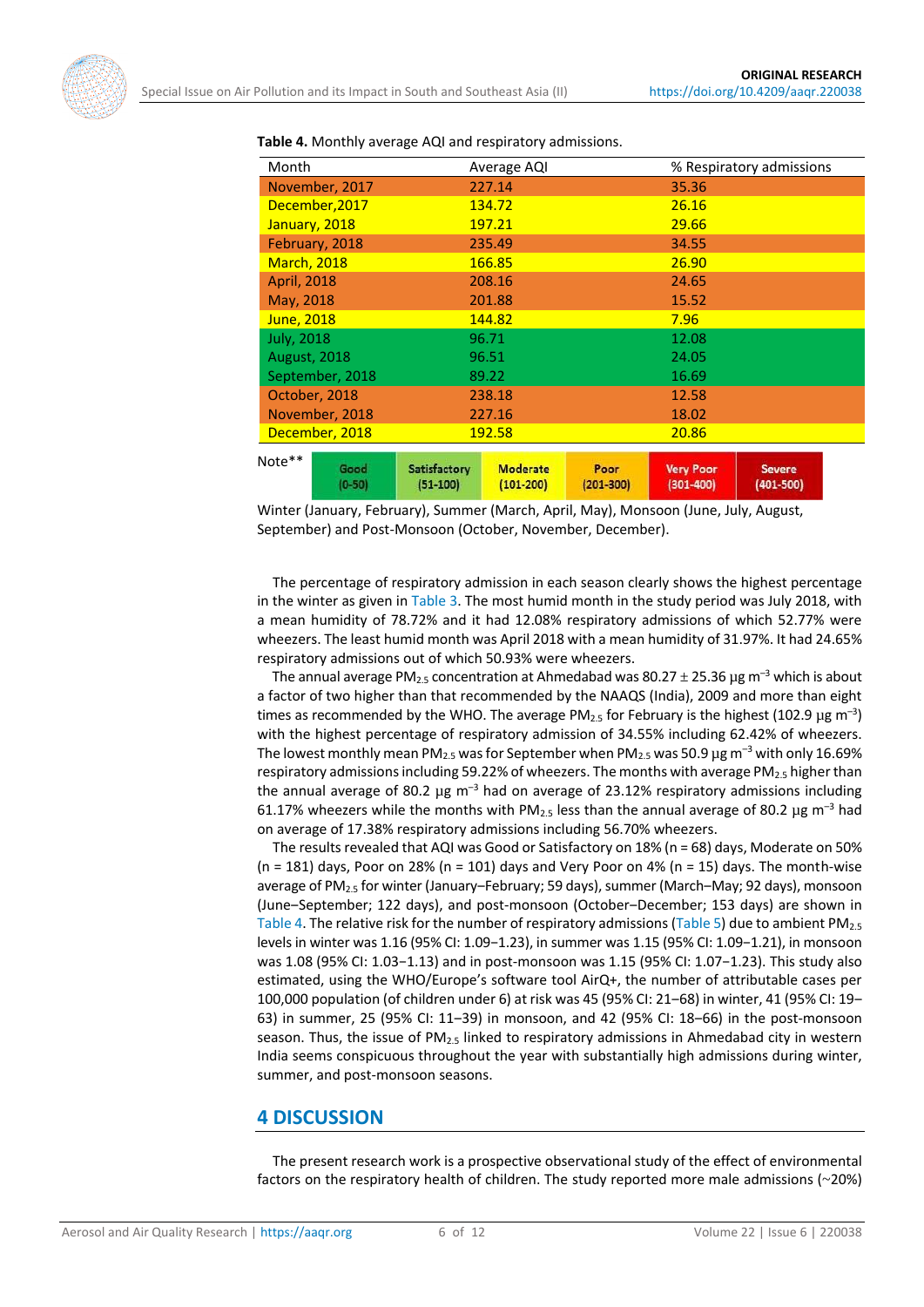

<span id="page-6-0"></span>

| Table 5. Relative risk (RR) and population attributable risk of respiratory admissions of children under 6 due to short-term |  |  |  |  |  |  |
|------------------------------------------------------------------------------------------------------------------------------|--|--|--|--|--|--|
| exposure to PM <sub>2.5</sub> during different seasons in Ahmedabad city.                                                    |  |  |  |  |  |  |

| Season       | PM <sub>2.5</sub> ( $\mu$ g m <sup>-3</sup> ) |      | <b>RR</b> |       | Estimated number of Attributable Cases<br>per 100,000 Population at Risk |  |  |  |
|--------------|-----------------------------------------------|------|-----------|-------|--------------------------------------------------------------------------|--|--|--|
|              | Mean $\pm$ SD                                 | Mean | Lower     | Upper | (#)                                                                      |  |  |  |
| Winter       | $96.00 + 20.54$                               | 1.16 | 1.09      | 1.23  | 45 (21–68)                                                               |  |  |  |
| Summer       | $88.07 \pm 14.92$                             | 1.15 | 1.09      | 1.21  | 41 (19–63)                                                               |  |  |  |
| Monsoon      | $57.98 \pm 18.81$                             | 1.08 | 1.03      | 1.13  | $25(11-39)$                                                              |  |  |  |
| Post-monsoon | $88.99 \pm 25.28$                             | 1.15 | 1.07      | 1.23  | $42(18-66)$                                                              |  |  |  |

Note: Winter (January, February), Summer (March, April, May), Monsoon (June, July, August, September), and Post-Monsoon (October, November, December).

> as compared to female admissions. This is in synchrony with a study that presented a hypothesis that gender plays a role in susceptibility to respiratory diseases in childhood [\(Urooj](#page-10-12) *et al.*, 2017). The predominance of males might be because of being more vulnerable to infections. Secondly, in developing countries, society pays more attention to the health of male children and seeks early medical help for their survival. The infant's age is most susceptible for respiratory problems that are probably because young children have less compliant lungs, a larger proportion of small airways, compliant chest wall, the composition of tracheal cartilage and bronchial smooth muscles, and less immature immune system, making them more vulnerable to respiratory diseases and other infections and thus increasing their morbidity and mortality [\(Chang](#page-8-2) *et al.*, 2003).

> According to the modified Kuppuswamy classification, all patients were from a lower socioeconomic class, as the majority of patients are from lower-income groups. Low socioeconomic status can become a risk factor for the development of asthma, symptoms common in asthma, and chronic productive cough. Similar findings were reported from a study conducted in North Sweden on socio-economic status and incidence of asthma and respiratory symptoms [\(Hedlund](#page-9-12)  *et al.*[, 2006\)](#page-9-12). Their study reported that most disease and poor health, in general, was associated with low socioeconomic status. There are several possible confounders, including lifestyle factors, smoking habits, diet, physical activity, body mass index, and occupational exposure that may be of importance. Occupational exposure to dust and fumes may contribute to increased risk amongst the lower socioeconomic class. Poorer access to healthcare in lower socioeconomic classes might also be a contributory factor. Several studies have found a significant association between acute respiratory infection (ARI) and social class [\(Gupta](#page-9-13) *et al.*, 1999; Deb, [1998\)](#page-8-3). Children of the lower socio-economic class were at higher risk of ARI episodes, and ARI decreases with the rise in per capita income. [Mitra](#page-10-13) *et al.* (2001) evaluated a risk ratio of 3.19 in children belonging to lower socioeconomic class for developing episodes of ARI. The research findings demonstrate that most of the children admitted were exposed to tobacco smoke. Furthermore, [Singh](#page-10-14) *et al.* (1996) in their descriptive report on the impact of passive smoking reported that passive smoking irritates mucous membranes of the eyes and respiratory tract, predisposing passive smokers to more frequent upper respiratory tract infections, aggravation of asthma, particularly a problem for infants and children. Jing *et al.* [\(2019\)](#page-9-14) in a study of 378 children with asthma showed that passive smoking induces pediatric asthma by significantly reducing the ratio of T-reg/Th17 cells ( $p < 0.05$ ). The incidence and recurrence of wheezing illness in early life is increased if there is smoking activity by the household/s. A stronger influence of parental smoking has been noted earlier on viral associated wheezing and a weaker relationship with atopic wheezing [\(Cook and Strachan,](#page-8-4)  [1997\)](#page-8-4).

> The majority of the children were residents of remote areas in the current study. They are exposed to dust and particulate matter as well as to automobile exhaust emissions which have adverse effects on respiratory mucosa. Epidemiological studies have linked residing in proximity to busy roads with adverse health outcomes, including respiratory symptoms and asthma (Kim *et al.*[, 2008;](#page-9-15) [McConnell](#page-9-16) *et al.*, 2006). At a global level, the ill-effects of indoor AP result in 2 million premature deaths per annum, of which 44% is only due to pneumonia. Young children are affected more as they spend maximum time at home [\(Bassani](#page-8-5) *et al.*, 2010). Studies have observed a higher prevalence of ARI in children of mothers who were exposed to emissions from smoky chulhas [\(Thakur](#page-10-15) *et al.*, 2017; [Arlington](#page-8-6) *et al.*, 2019). These individual environmental risk factors can be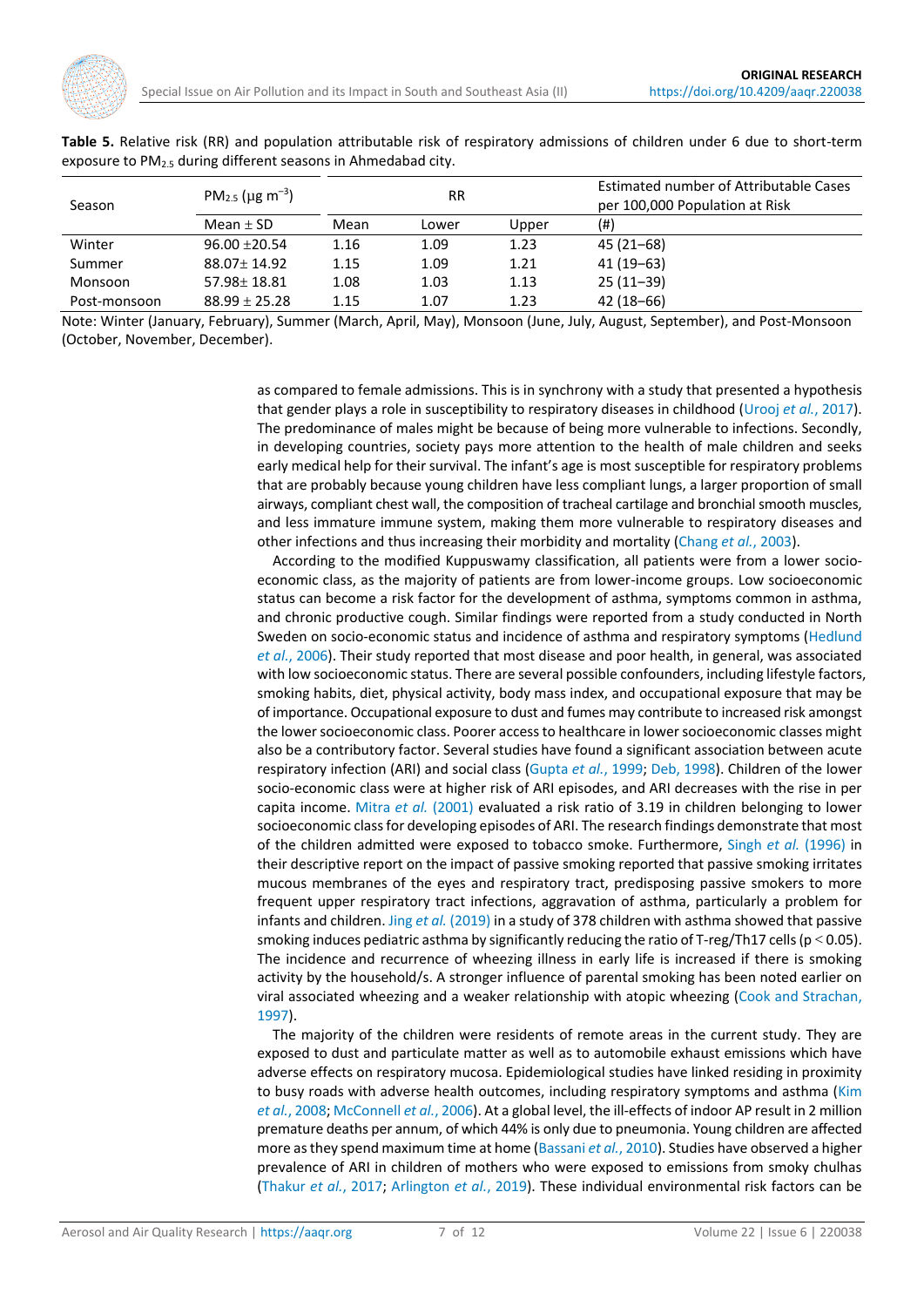

modified by improving the standard of living of an individual and by spreading awareness regarding these risk factors. A collective effort from all stakeholders may prove beneficial in this regard.

The findings of our study showed that 438 children (16.33%) suffered from pneumonia. It is much lower than a study conducted by [Nantanda](#page-10-16) *et al.* (2020), in under-five children in Uganda that estimated the proportion of pneumonia as 61.9%. About 601 (22.4%) children suffered from an upper respiratory infection and 31 children suffered from empyema. The proportion of empyema in total hospital admissions was 0.25%. The total respiratory admission is estimated at 1.15%. In a similar study carried out by the Department of Pediatrics, King George Hospital, Vishakhapatnam observed that out of 5407 total cases admitted 72 (1.44%) cases were having empyema [\(Acharya](#page-8-7) *et al.*, 2003). Many hosts, agents, and environmental factors play a role in regulating a spectrum of diseases. Due to climate change, these factors are getting affected to some or more and the spectrum of disease is changing over the past few decades. For example, climate-related extreme events like floods and droughts have been found to be linked with the mental health of children [\(UNICEF, 2021\)](#page-10-17). For instance, a previous study has found that children exposed in-utero to drought have significantly lower scores on math and reading tests [\(Millett](#page-9-17)  [and Shah, 2012\)](#page-9-17). Furthermore, changing climate scenario is altering the precipitation patterns and increasing the average temperature of the globe leading to an alteration in vectors ecology and hence facilitating the spread of vector-borne infections such as dengue into new areas [\(CBHI,](#page-8-8)  [2018\)](#page-8-8). A long-term study would be required to understand these climatic influenced changes in more detail.

Laboratory and clinical studies based evidences suggest that temperature can directly influence Respiratory Tract Infections (RTIs) in children by affecting inflammation pathways or pathophysiological responses, such as vasoconstriction in the respiratory tract mucosa and suppression of immune response [\(Graudenz](#page-9-18) *et al.*, 2006). Exposure to cold air could induce an increased number of granulocytes and macrophages in the lower airways and be possibly associated with the development of RTIs (Rao *et al.*[, 2018\)](#page-10-18). Koskela and Tukiainen (1995) showed that cooling of the skin of the face might be a trigger for bronchoconstriction during resting nasal ventilation in cold air [\(Larsson](#page-9-20) *et al.*, 1998). In addition, low temperature may also indirectly affect RTI triggers, such as viral infections, bacterial activity, and time spent outdoors [\(Clary-Meinesz](#page-8-9) *et al.*, 1992). This is evident in the present study by the higher relative risk of the number of admission of patients with respiratory illness in the post-monsoon season that covers the month October to December which is transitional months in western India and demonstrates a decline in temperature followed by winter in January and February. Thus, changes in meteorological factors affect the respiratory system and in particular are thought to be substantial causes of induced bronchial asthma, tracheitis, bronchitis, pneumonia, among other respiratory diseases. Furthermore, an increase in the concentration of  $PM_{2.5}$  was found to be associated with an increase in the percentage of respiratory admissions in this study.

One of the limitations of this study is that it is an observational study that only assesses the individual association between the PM<sub>2.5</sub> and other environmental factors and the number of respiratory admissions without looking into underlying host factors and infective agents. It will be a massive task to disseminate such information to end-users as it requires literacy, good socioeconomic status, and awareness, among others. Furthermore, we have the health data only for one year so we will be continuing this study for a decade or so to build up good statistics for future studies. Nevertheless, this study provides baseline information from the city of Ahmedabad on the linkage between AP and respiratory admissions which could be utilized by policymakers and concerned stakeholders to synthesize a framework to provide a better air quality not only to the children but to everyone.

# **5 CONCLUSIONS**

As observed in the study, the outdoor environmental factors affect the respiratory health of children in varying proportions. The residential distance of fewer than 500 meters from the main road could be one of the most significant risk factors. These contributors can be avoided by a good living standard for an individual. The major findings from this study are summarized below: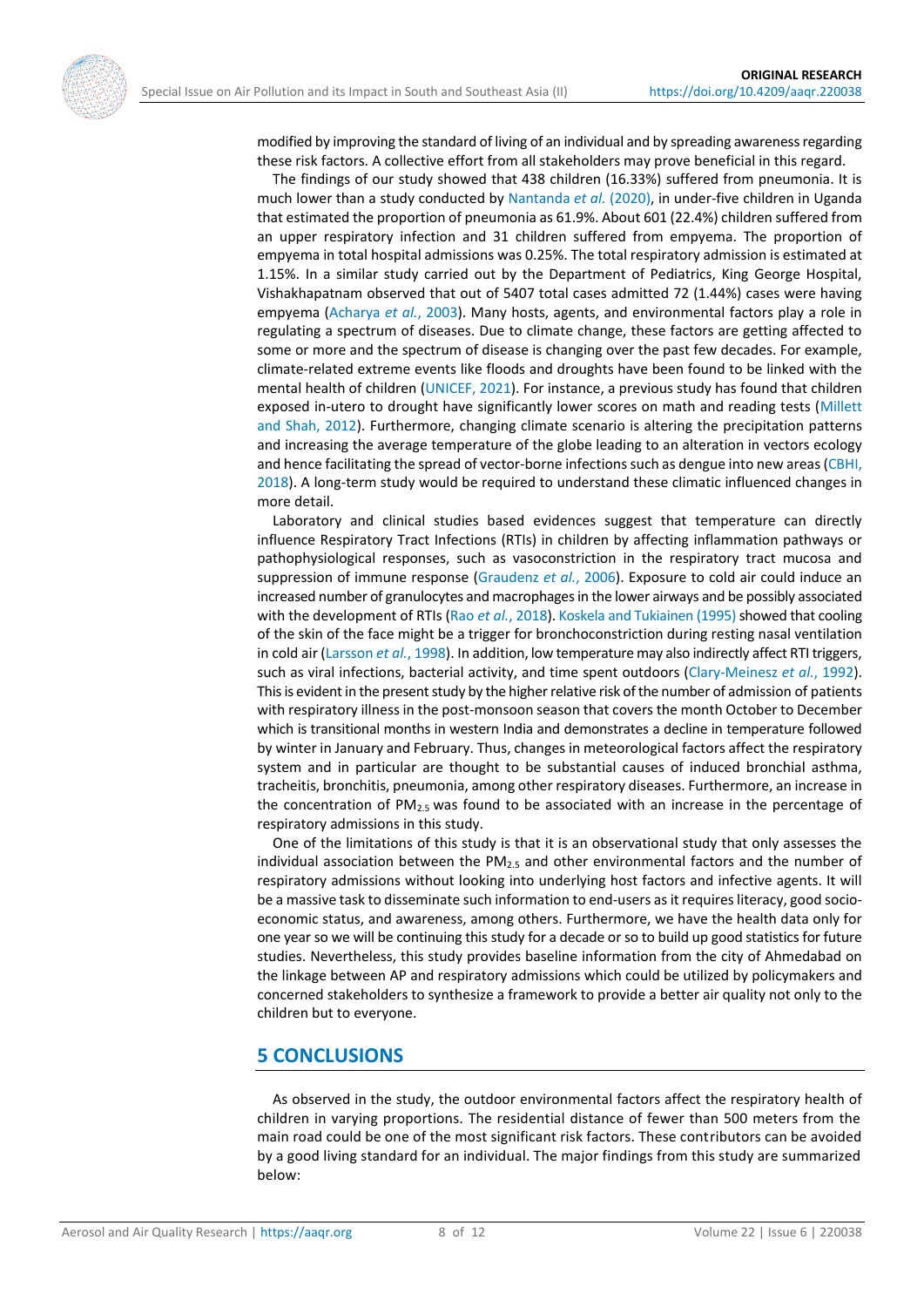

- 1. AP measured objectively by the PM<sub>2.5</sub> and Air Quality Index (AQI) has a detrimental effect on the respiratory health of children under 6.
- 2. The relative risk (estimated using WHO/Europe's AIRQ+ tool) for the number of respiratory admissions of children due to ambient PM2.5 levels in winter was 1.16 (95% CI: 1.09−1.23), in summer was 1.15 (95% CI: 1.09−1.21), in monsoon was 1.08 (95% CI: 1.03−1.13) and in postmonsoon was 1.15 (95% CI: 1.07−1.23).
- 3. Air pollution impact seems substantially high for children during winter, summer, and postmonsoon season as evident from the number of attributable cases for respiratory admissions− 45 (95% CI: 21‒68) in winter, 41 (95% CI: 19‒63) in summer, 25 (95% CI: 11‒39) in monsoon, and 42 (95% CI: 18-66) in post-monsoon season per 100,000 population of children under 6 at risk.
- 4. Mitigation of AP if done appropriately may significantly reduce the burden of disease. AQI should be developed as a tool to predict the occurrence of exacerbations in patients with respiratory illnesses to significantly reduce the morbidity due to AP. Efforts should be made to maintain a good AQI to decrease the proportion of respiratory diseases in the pediatric population. It is a joint task by all stakeholders to achieve clean air for all.

# **ACKNOWLEDGEMENTS**

We thank Dr. Dipti M. Shah (Dean & Institutional head and Prof. of Gynaecology) for providing support by approving this study. The authors express special gratitude and thank all our patients and their family for their kind support. We thank the anonymous reviewers for providing constructive comments and suggestions. Authors would also like to thank Prof. R. Balasubramanian for the editorial handling of the manuscript.

# **REFERENCES**

- <span id="page-8-7"></span>Acharya, D., Prasanna, K.S., Nair, S., Rao, R.S.P. (2003). Acute respiratory infections in children: A community based longitudinal study in south India. Indian J. Public Health 47, 7–13.
- <span id="page-8-6"></span>Arlington, L., Patel, A.B., Simmons, E., Kurhe, K., Prakash, A., Rao, S.R., Hibberd, P.L. (2019). Duration of solid fuel cookstove use is associated with increased risk of acute lower respiratory infection among children under six months in rural central India. PLoS One 14, e0224374. <https://doi.org/10.1371/journal.pone.0224374>
- <span id="page-8-5"></span>Bassani, D.G., Jha, P., Dhingra, N., Kumar, R. (2010). Child mortality from solid-fuel use in India: A nationally-representative case-control study. BMC Public Health 10, 491. [https://doi.org/](https://doi.org/​10.1186/1471-2458-10-491) [10.1186/1471-2458-10-491](https://doi.org/​10.1186/1471-2458-10-491)
- <span id="page-8-1"></span>Bateson, T.F., Schwartz, J. (2007). Children's response to air pollutants. J. Toxicol. Environ. Health Part A 71, 238–243.<https://doi.org/10.1080/15287390701598234>
- <span id="page-8-8"></span>Central Bureau of Health Intelligence (CBHI) (2018). National Health Profile. [https://www.](https://www.cbhidghs.nic.in/index1.php?lang=1&level=2&sublinkid=88&lid=1138) [cbhidghs.nic.in/index1.php?lang=1&level=2&sublinkid=88&lid=1138](https://www.cbhidghs.nic.in/index1.php?lang=1&level=2&sublinkid=88&lid=1138)
- <span id="page-8-2"></span>Chang, A.B., Masel, J.P., Boyce, N.C., Torzillo, P.J. (2003). Respiratory morbidity in central Australian Aboriginal children with alveolar lobar abnormalities. Med. J. Aust. 178, 490–494. <https://doi.org/10.5694/j.1326-5377.2003.tb05322.x>
- <span id="page-8-9"></span>Clary‐Meinesz, C.F., Cosson, J., Huitorel, P., Blaive, B. (1992). Temperature effect on the ciliary beat frequency of human nasal and tracheal ciliated cells. Mol. Biol. Cell 76, 335–338. [https://doi.org/10.1016/0248-4900\(92\)90436-5](https://doi.org/10.1016/0248-4900(92)90436-5)
- <span id="page-8-0"></span>Cohen, A.J., Ross Anderson, H., Ostro, B., Pandey, K.D., Krzyzanowski, M., Künzli, N., Gutschmidt, K., Pope, A., Romieu, I., Samet, J.M., Smith, K. (2005). The global burden of disease due to outdoor air pollution. J. Toxicol. Environ. Health Part A 68, 1301–1307[. https://doi.org/10.1080/](https://doi.org/10.1080/15287390590936166) [15287390590936166](https://doi.org/10.1080/15287390590936166)
- <span id="page-8-4"></span>Cook, D.G., Strachan, D.P. (1997). Health effects of passive smoking. 3. Parental smoking and prevalence of respiratory symptoms and asthma in school age children. Thorax 52, 1081–1094. <https://doi.org/10.1136/thx.52.12.1081>
- <span id="page-8-3"></span>Deb, S.K. (1998). Acute respiratory disease survey in Tripura in case of children below five years of age. J. Indian Med. Assoc. 96, 111–116.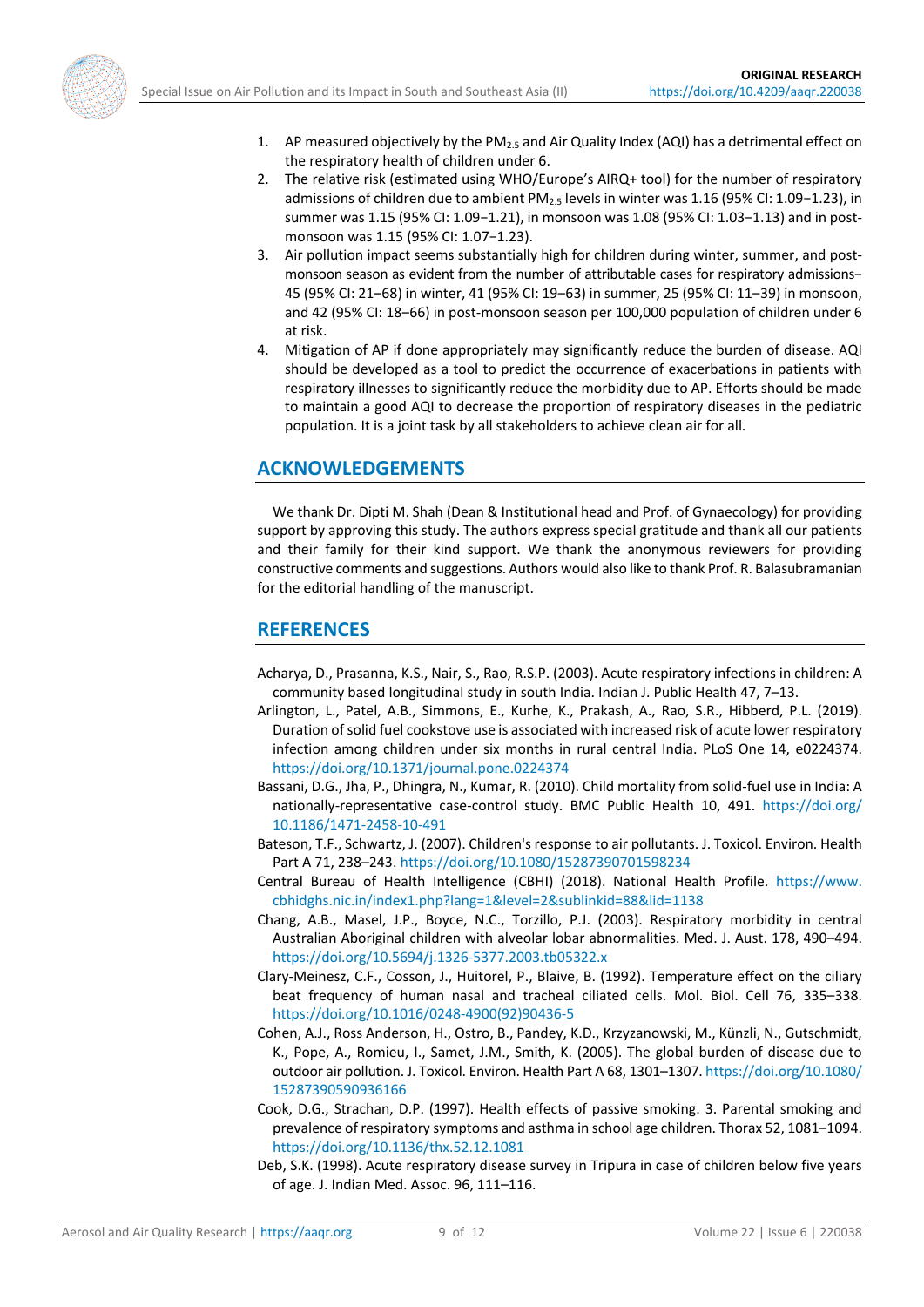<span id="page-9-18"></span><span id="page-9-10"></span><span id="page-9-7"></span>

- Denny, F.W., Loda, F.A. (1986). Acute respiratory infections are the leading cause of death in children in developing countries. Am. J. Trop. Med. Hyg. 35, 1–2. [https://doi.org/10.4269/](https://doi.org/10.4269/ajtmh.1986.35.1) [ajtmh.1986.35.1](https://doi.org/10.4269/ajtmh.1986.35.1)
- Evans, J., van Donkelaar, A., Martin, R.V., Burnett, R., Rainham, D.G., Birkett, N.J., Krewski, D. (2013). Estimates of global mortality attributable to particulate air pollution using satellite imagery. Environ. Res. 120, 33–42.<https://doi.org/10.1016/j.envres.2012.08.005>
- Graudenz, G.S., Landgraf, R.G., Jancar, S., Tribess, A., Fonseca, S.G., Fae, K.C., Kalil, J. (2006). The role of allergic rhinitis in nasal responses to sudden temperature changes. J. Allergy Clin. Immunol. 118, 1126–1132[. https://doi.org/10.1016/j.jaci.2006.07.005](https://doi.org/10.1016/j.jaci.2006.07.005)
- <span id="page-9-4"></span>Greenstone, M., Pande, R. (2014). India's Particulate Problem. The New York Times. [https://www.](https://www.nytimes.com/2014/02/10/opinion/indias-particulate-problem.html) [nytimes.com/2014/02/10/opinion/indias-particulate-problem.html](https://www.nytimes.com/2014/02/10/opinion/indias-particulate-problem.html)
- <span id="page-9-13"></span>Gupta, R.K., Kumar, A., Singh, P. (1999). Factor analysis of acute respiratory infections among under fives in Delhi slums. Indian Pediatr. 36, 1144–1149.
- <span id="page-9-3"></span>Guttikunda, S.K., Goel, R., Pant, P. (2014). Nature of air pollution, emission sources, and management in the Indian cities. Atmos. Environ. 95, 501–510. [https://doi.org/10.1016/j.](https://doi.org/10.1016/j.atmosenv.2014.07.006) [atmosenv.2014.07.006](https://doi.org/10.1016/j.atmosenv.2014.07.006)
- <span id="page-9-12"></span>Hedlund, U., Eriksson, K., Rönmark, E. (2006). Socio-economic status is related to incidence of asthma and respiratory symptoms in adults. Eur. Respir. J. 28, 303–410. [https://doi.org](https://doi.org/10.1183/09031936.06.00108105) [/10.1183/09031936.06.00108105](https://doi.org/10.1183/09031936.06.00108105)
- <span id="page-9-9"></span>Indian Council of Medical Research (ICMR) (2017). National ethical guidelines for biomedical and health research involving human participants. Indian Council of Medical Research, New Delhi. [https://main.icmr.nic.in/sites/default/files/guidelines/ICMR\\_Ethical\\_Guidelines\\_2017.pdf](https://main.icmr.nic.in/sites/default/files/guidelines/ICMR_Ethical_Guidelines_2017.pdf)
- <span id="page-9-5"></span>Jiang, X.Q., Mei, X.D., Feng, D. (2016). Air pollution and chronic airway diseases: what should people know and do? J. Thorac. Dis. 8, E31–E40. [https://doi.org/10.3978/j.issn.2072-1439.](https://doi.org/10.3978/j.issn.2072-1439.2015.11.50) [2015.11.50](https://doi.org/10.3978/j.issn.2072-1439.2015.11.50)
- <span id="page-9-14"></span>Jing, W., Wang, W., Liu, Q. (2019). Passive smoking induces pediatric asthma by affecting the balance of Treg/Th17 cells. Pediatr. Res. 85, 469–476. [https://doi.org/10.1038/s41390-019-](https://doi.org/10.1038/s41390-019-0276-0) [0276-0](https://doi.org/10.1038/s41390-019-0276-0)
- <span id="page-9-1"></span>Kampa, M., Castanas, E. (2008). Human health effects of air pollution. Environ. Pollut. 151, 362– 367[. https://doi.org/10.1016/j.envpol.2007.06.012](https://doi.org/10.1016/j.envpol.2007.06.012)
- <span id="page-9-8"></span>Kerem, E. (1996). Why do infants and small children breathe faster? Pediatr. Pulmonol. 21, 65– 68[. https://doi.org/10.1002/1099-0496\(199601\)21:1<65::aid-ppul1950210104>3.0.co;2-r](https://doi.org/10.1002/1099-0496(199601)21:1%3c65::aid-ppul1950210104%3e3.0.co;2-r)
- <span id="page-9-15"></span>Kim, J.J., Huen, K., Adams, S., Smorodinsky, S., Hoats, A., Malig, B., Lipsett, M., Ostro, B. (2008). Residential traffic and children's respiratory health. Environ. Health Perspect. 116, 1274–1279. <https://doi.org/10.1289/ehp.10735>
- <span id="page-9-19"></span>Koskela, H., Tukiainen, H. (1995). Facial cooling, but not nasal breathing of cold air, induces bronchoconstriction: A study in asthmatic and healthy subjects. Eur. Respir. J. 8, 2088–2093.
- <span id="page-9-6"></span>Lanata, C.F., Fischer-Walker, C.L., Olascoaga, A.C., Torres, C.X., Aryee, M.J., Black, R.E. (2013). Global causes of diarrheal disease mortality in children< 5 years of age: A systematic review. PLoS One 8, e72788[. https://doi.org/10.1371/journal.pone.0072788](https://doi.org/10.1371/journal.pone.0072788)
- <span id="page-9-20"></span>Larsson, K., Tornling, G., Gavhed, D., Muller-Suur, C., Palmberg, L. (1998). Inhalation of cold air increases the number of inflammatory cells in the lungs in healthy subjects. Eur. Respir. J. 12, 825–830. [https://doi.org/10.1183/090319 36.98.12040825](https://doi.org/10.1183/090319%2036.98.12040825)
- <span id="page-9-2"></span>Laumbach, R.J., Kipen, H.M. (2012). Respiratory health effects of air pollution: Update on biomass smoke and traffic pollution. J. Allergy Clin. Immunol. 129, 3–11[. https://doi.org/10.1016/j.jaci.](https://doi.org/10.1016/j.jaci.​2011.11.021) [2011.11.021](https://doi.org/10.1016/j.jaci.​2011.11.021)
- <span id="page-9-0"></span>Manisalidis, I., Stavropoulou, E., Stavropoulos, A., Bezirtzoglou, E. (2020). Environmental and health impacts of air pollution: A review. Front. Public Health. 8, 14[. https://doi.org/10.3389/](https://doi.org/10.3389/fpubh.2020.00014) [fpubh.2020.00014](https://doi.org/10.3389/fpubh.2020.00014)
- <span id="page-9-11"></span>Manojkumar, N., Srimuruganandam, B. (2021). Health effects of particulate matter in major Indian cities. Int. J. Environ. Health Res. 31, 258–270. [https://doi.org/10.1080/09603123.](https://doi.org/10.1080/09603123.​2019.1651257) [2019.1651257](https://doi.org/10.1080/09603123.​2019.1651257)
- <span id="page-9-16"></span>McConnell, R., Berhane, K., Yao, L., Jerrett, M., Lurmann, F., Gilliland, F., Künzli, N., Gauderman, J., Avol, E.D., Thomas, D., Peters, J. (2006). Traffic, susceptibility, and childhood asthma. Environ. Health Perspect. 114, 766–772.<https://doi.org/10.1289/ehp.8594>

<span id="page-9-17"></span>Millett, B., Shah, M. (2012). The Effects of In-Utero Shocks on Cognitive Test Scores: Evidence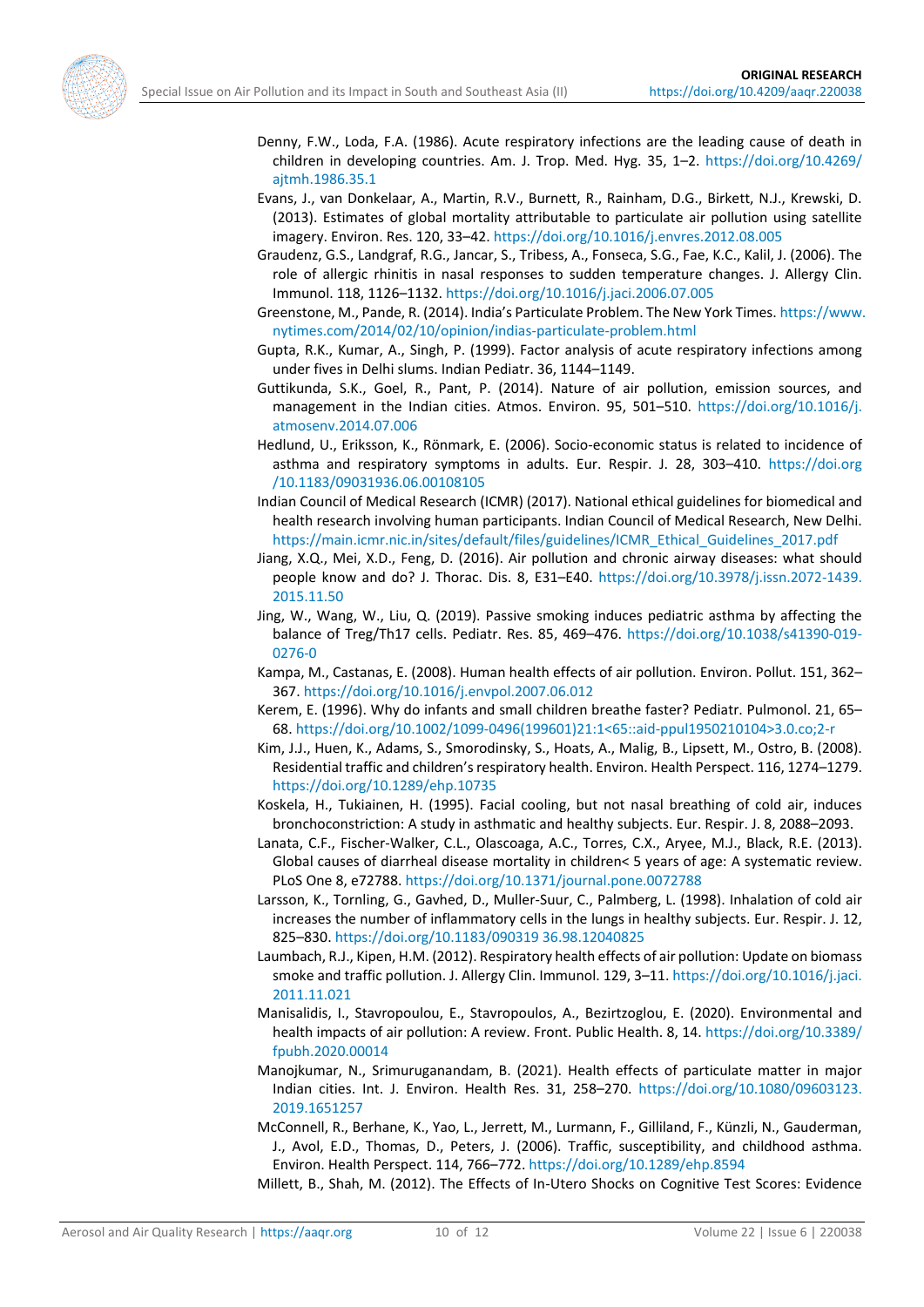<span id="page-10-13"></span><span id="page-10-4"></span>

from Droughts in India. [https://www.semanticscholar.org/paper/The-Effects-of-In-Utero-](https://www.semanticscholar.org/paper/The-Effects-of-In-Utero-Shocks-on-Cognitive-Test-%3A-Millett-Shah/ac2b75f0ba39d0e9b93489689fea7aa042302d1d)[Shocks-on-Cognitive-Test-%3A-Millett-Shah/ac2b75f0ba39d0e9b93489689fea7aa042302d1d](https://www.semanticscholar.org/paper/The-Effects-of-In-Utero-Shocks-on-Cognitive-Test-%3A-Millett-Shah/ac2b75f0ba39d0e9b93489689fea7aa042302d1d)

- Mills, N.L., Donaldson, K., Hadoke, P.W., Boon, N.A., MacNee, W., Cassee, F.R., Sandström, T., Blomberg, A., Newby, D.E. (2009). Adverse cardiovascular effects of air pollution. Nat. Clin. Pract. Cardiovasc. Med. 6, 36–44[. https://doi.org/10.1038/ncpcardio1399](https://doi.org/10.1038/ncpcardio1399)
- Mitra, N.K. (2001). A longitudinal study on ARI among rural under-fives. Indian J. Community Med. 26, 8–11.
- <span id="page-10-16"></span>Nantanda, R., Siersma, V., Ndeezi, G., Tumwine, J.K., Ø stergaard, M.S. (2020). Symptom-based screening tool for asthma syndrome among young children in Uganda. npj Prim. Care Respir. Med. 30, 1–6.<https://doi.org/10.1038/s41533-020-0175-1>
- <span id="page-10-10"></span>Parthasarathy, B., Sontakke, N.A., Monot, A.A., Kothawale, D.R. (1987). Droughts/floods in the summer monsoon season over different meteorological subdivisions of India for the period 1871-1984. J. Climatol. 7, 57–70[. https://doi.org/10.1002/joc.3370070106](https://doi.org/10.1002/joc.3370070106)
- <span id="page-10-8"></span>Rajput, P., Izhar, S., Gupta, T. (2019). Deposition modeling of ambient aerosols in human respiratory system: Health implication of fine particles penetration into pulmonary region. Atmos. Pollut. Res. 10, 334–343. <https://doi.org/10.1016/j.apr.2018.08.013>
- <span id="page-10-18"></span>Rao, M.S.P., Chandra, P.S. (2018). A study of paediatric empyema thoracis presentation in a tertiary care hospital in Visakhapatnam, India. Int. J. Contemp. Pediatr. 5, 572–575. <https://doi.org/10.18203/2349-3291.ijcp20180557>
- <span id="page-10-9"></span>Saleem, S.M. (2020). Modified Kuppuswamy socioeconomic scale updated for the year 2020. Indian J. Forensic Community Med. 7, 1–3[. https://doi.org/10.18231/j.ijfcm.2020.001](https://doi.org/10.18231/j.ijfcm.2020.001)
- <span id="page-10-5"></span>Sharma, S.B., Jain, S., Khirwadkar, P., Kulkarni, S. (2013). The effects of air pollution on the environment and human health. Indian J. Res. Pharm. Biotechnol. 1, 391–396.
- <span id="page-10-14"></span>Singh, U.K., Suman, S., Singh, V.K., Sinha, R.K. (1996). Impact of Passive smoking. Indian J. Pediatr. 63, 139–141.<https://doi.org/10.1007/BF02845234>
- <span id="page-10-15"></span>Thakur, M., Boudewijns, E.A., Babu, G.R., Winkens, B., de Witte, L.P., Gruiskens, J., Sushama, P., Ghergu, C.T., van Schayck, O.C.P. (2017). Low-smoke chulha in Indian slums: study protocol for a randomised controlled trial. BMC Public Health 17, 454. [https://doi.org/10.1186/s12889-](https://doi.org/10.1186/s12889-017-4369-6) [017-4369-6](https://doi.org/10.1186/s12889-017-4369-6)
- <span id="page-10-17"></span>United Nations International Children's Emergency Fund (UNICEF) (2021). The climate crisis is a child rights crisis, United Nations Children's Fund. UNICEF, USA. [https://www.unicef.org/](https://www.unicef.org/media/105376/file/UNICEF-climate-crisis-child-rights-crisis.pdf) [media/105376/file/UNICEF-climate-crisis-child-rights-crisis.pdf](https://www.unicef.org/media/105376/file/UNICEF-climate-crisis-child-rights-crisis.pdf)
- <span id="page-10-12"></span>Urooj, S., Shaista, E., Farah, A. (2017). Frequency and pattern of respiratory diseases in children. Int. J. Contemp. Pediatr. 4, 1567–1571.<https://doi.org/10.18203/2349-3291.ijcp20173765>
- <span id="page-10-6"></span>U.S. EPA (2021). Particle pollution exposure[. https://www.epa.gov/pmcourse/particle-pollution](https://www.epa.gov/pmcourse/particle-pollution-exposure)[exposure](https://www.epa.gov/pmcourse/particle-pollution-exposure)
- <span id="page-10-2"></span>Vos, T., Abajobir, A.A., Abate, K.H., Abbafati, C., Abbas, K.M., Abd-Allah, F., Abdulkader, R.S., Abdulle, A.M., Abebo, T.A., Abera, S.F., Aboyans, V. (2017). Global, regional, and national incidence, prevalence, and years lived with disability for 328 diseases and injuries for 195 countries, 1990–2016: A systematic analysis for the Global Burden of Disease Study 2016. Lancet 390, 1211–1259. [https://doi.org/10.1016/S0140-6736\(17\)32154-2](https://doi.org/10.1016/S0140-6736(17)32154-2)
- <span id="page-10-7"></span>Walker, C.L.F., Rudan, I., Liu, L., Nair, H., Theodoratou, E., Bhutta, Z.A., O'Brien, K.L., Campbell, H., Black, R.E. (2013). Global burden of childhood pneumonia and diarrhoea. Lancet 381, 1405– 1416. [https://doi.org/10.1016/S0140-6736\(13\)60222-6](https://doi.org/10.1016/S0140-6736(13)60222-6)
- <span id="page-10-1"></span>Wong, C.M., Vichit-Vadakan, N., Kan, H., Qian, Z. (2008). Public Health and Air Pollution in Asia (PAPA): A multicity study of short-term effects of air pollution on mortality. Environ. Health Perspect. 116, 1195–1202[. https://doi.org/10.1289/ehp.11257](https://doi.org/10.1289/ehp.11257)
- <span id="page-10-3"></span>World Health Organization (WHO) (2016). 7 million deaths annually linked to air pollution. [http://www.who.int/phe/health\\_topics/outdoorair/databases/en/\(](http://www.who.int/phe/health_topics/outdoorair/databases/en/)accessed 23 March 2021).
- <span id="page-10-0"></span>World Health Organization (WHO) (2021). What are the WHO Air quality guidelines? Improving health by reducing air pollution. [https://www.who.int/news-room/feature-stories/detail/](https://www.who.int/news-room/feature-stories/detail/what-are-the-who-air-quality-guidelines) [what-are-the-who-air-quality-guidelines](https://www.who.int/news-room/feature-stories/detail/what-are-the-who-air-quality-guidelines)
- <span id="page-10-11"></span>World Health Organization-Europe (WHO-Europe) (2018). AirQ+: software tool for health risk assessment of air pollution. [https://www.euro.who.int/en/health-topics/environment-and](https://www.euro.who.int/en/health-topics/environment-and-health/air-quality/activities/airq-software-tool-for-health-risk-assessment-of-air-pollution)[health/air-quality/activities/airq-software-tool-for-health-risk-assessment-of-air-pollution](https://www.euro.who.int/en/health-topics/environment-and-health/air-quality/activities/airq-software-tool-for-health-risk-assessment-of-air-pollution) (accessed 2 October 2018).